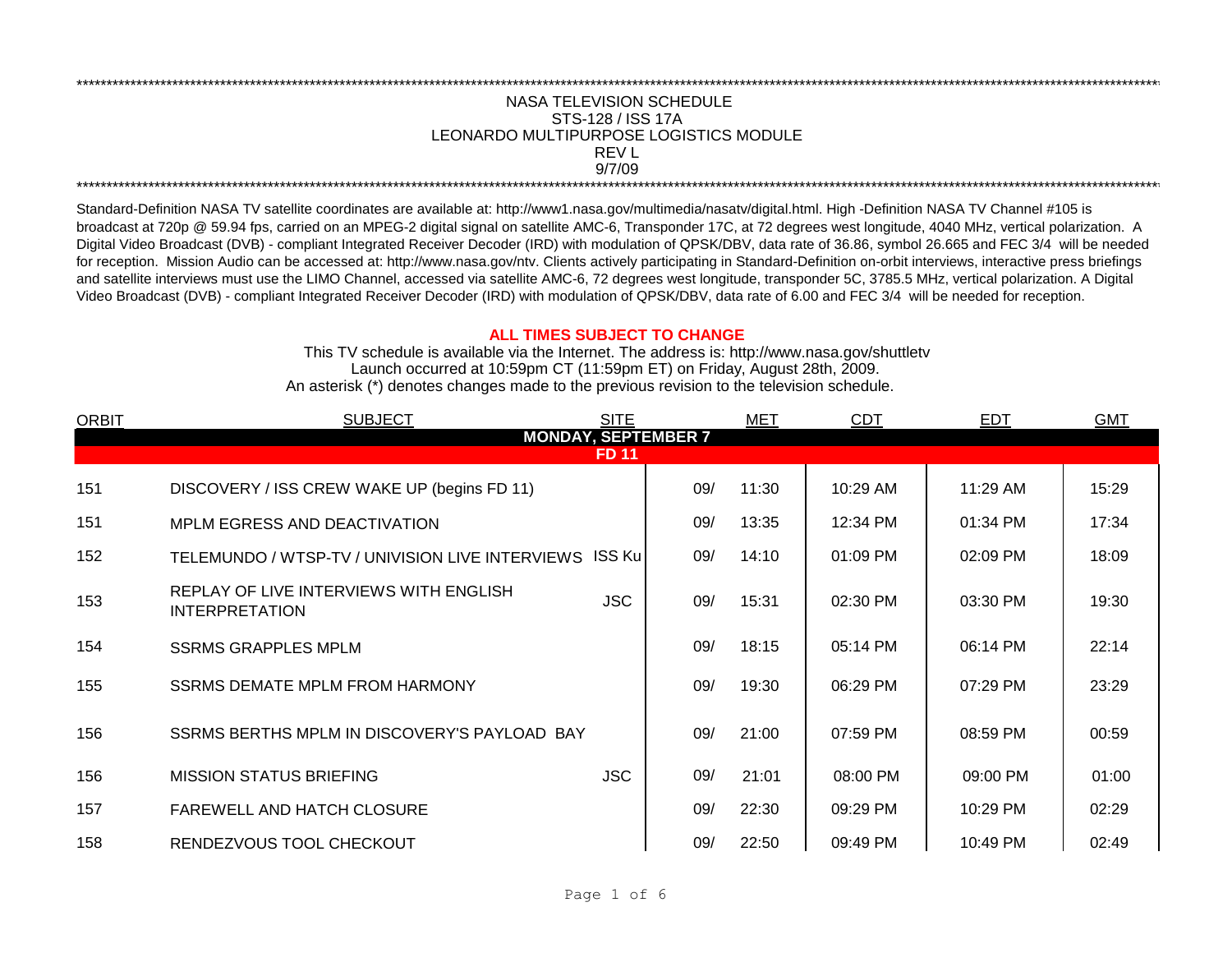| <b>ORBIT</b>                                 |  | <b>SUBJECT</b>                                                                                                                       | <b>SITE</b>   |     | <b>MET</b> | <b>CDT</b> | <b>EDT</b> | <b>GMT</b> |
|----------------------------------------------|--|--------------------------------------------------------------------------------------------------------------------------------------|---------------|-----|------------|------------|------------|------------|
| 158                                          |  | CENTERLINE CAMERA INSTALLATION                                                                                                       |               | 09/ | 23:50      | 10:49 PM   | 11:49 PM   | 03:49      |
| <b>TUESDAY, SEPTEMBER 8</b><br>FD 11 / FD 12 |  |                                                                                                                                      |               |     |            |            |            |            |
| 160                                          |  | <b>ISS CREW SLEEP BEGINS</b>                                                                                                         |               | 10/ | 02:30      | 01:29 AM   | 02:29 AM   | 06:29      |
| 161                                          |  | <b>DISCOVERY CREW SLEEP BEGINS</b>                                                                                                   |               | 10/ | 03:00      | 01:59 AM   | 02:59 AM   | 06:59      |
| 161                                          |  | FLIGHT DAY 11 HIGHLIGHTS (replayed on the hour during<br>crew sleep)                                                                 | <b>JSC</b>    | 10/ | 03:01      | 02:00 AM   | 03:00 AM   | 07:00      |
| 162                                          |  | <b>VIDEO FILE</b>                                                                                                                    | HQ            | 10/ | 07:01      | 06:00 AM   | 07:00 AM   | 11:00      |
| 163                                          |  | HIGH DEFINITION FLIGHT DAY 11 CREW HIGHLIGHTS<br>(if available; on the NASA-TV HDTV Channel; replays at<br>9:00am CT and 10:00am CT) | <b>JSC</b>    | 10/ | 08:01      | 07:00 AM   | 08:00 AM   | 12:00      |
| 164                                          |  | <b>ISS FLIGHT DIRECTOR UPDATE</b>                                                                                                    | <b>JSC</b>    | 10/ | 08:31      | 07:30 AM   | 08:30 AM   | 12:30      |
| 165                                          |  | ISS FLIGHT DIRECTOR UPDATE REPLAY                                                                                                    | <b>JSC</b>    | 10/ | 09:46      | 08:45 AM   | 09:45 AM   | 13:45      |
| 166                                          |  | DISCOVERY / ISS CREW WAKE UP (begins FD 12)                                                                                          |               | 10/ | 11:00      | 09:59 AM   | 10:59 AM   | 14:59      |
| 169                                          |  | <b>DISCOVERY UNDOCKS FROM ISS</b>                                                                                                    |               | 10/ | 15:27      | 02:26 PM   | 03:26 PM   | 19:26      |
| 168                                          |  | DISCOVERY FLYAROUND OF ISS BEGINS                                                                                                    |               | 10/ | 15:56      | 02:55 PM   | 03:55 PM   | 19:55      |
| 169                                          |  | <b>FINAL SEPARATION FROM ISS</b>                                                                                                     |               | 10/ | 17:10      | 04:09 PM   | 05:09 PM   | 21:09      |
| 171                                          |  | RMS / OBSS LATE INSPECTION OF DISCOVERY'S TPS<br><b>BEGINS</b>                                                                       |               | 10/ | 19:15      | 06:14 PM   | 07:14 PM   | 23:14      |
| 172                                          |  | <b>MISSION STATUS BRIEFING</b>                                                                                                       | <b>JSC</b>    | 10/ | 21:01      | 08:00 PM   | 09:00 PM   | 01:00      |
| 174                                          |  | <b>OBSS BERTH</b>                                                                                                                    |               | 10/ | 23:30      | 10:29 PM   | 11:29 PM   | 03:29      |
| 175                                          |  | SHUTTLE VTR PLAYBACK OF UNDOCKING                                                                                                    |               | 11/ | 00:45      | 11:44 PM   | 12:44 AM   | 04:44      |
|                                              |  | <b>WEDNESDAY, SEPTEMBER 9</b>                                                                                                        | FD 12 / FD 13 |     |            |            |            |            |
| 176                                          |  | <b>DISCOVERY CREW SLEEP BEGINS</b>                                                                                                   |               | 11/ | 03:00      | 01:59 AM   | 02:59 AM   | 06:59      |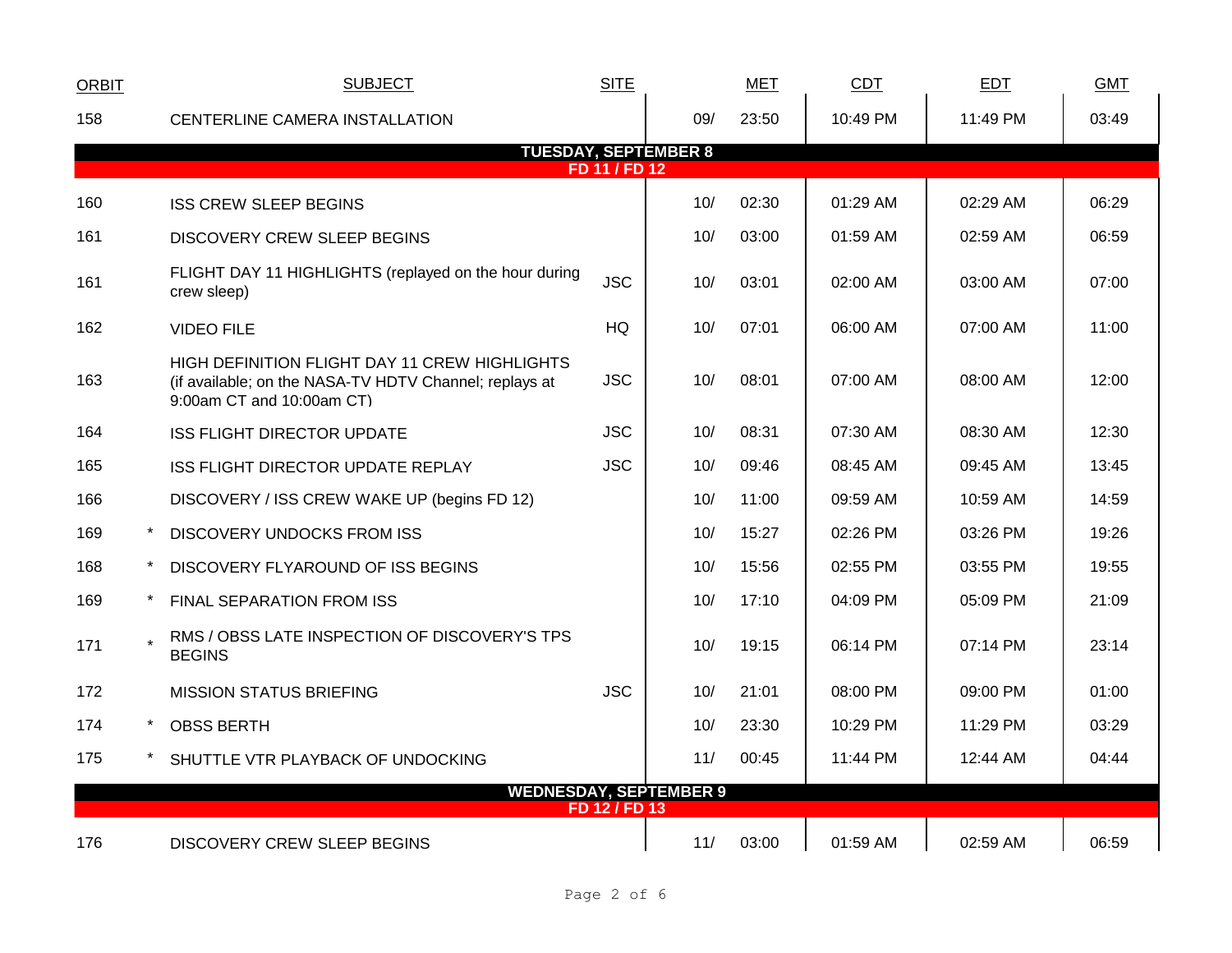| <b>ORBIT</b> | <b>SUBJECT</b>                                                                                                                       | <b>SITE</b> |            | <b>MET</b>     | <b>CDT</b>           | <b>EDT</b>           | <b>GMT</b>     |
|--------------|--------------------------------------------------------------------------------------------------------------------------------------|-------------|------------|----------------|----------------------|----------------------|----------------|
| 177          | FLIGHT DAY 12 HIGHLIGHTS (replayed on the hour during<br>crew sleep)                                                                 | <b>JSC</b>  | 11/        | 03:01          | 02:00 AM             | 03:00 AM             | 07:00          |
| 179          | HIGH DEFINITION FLIGHT DAY 12 CREW HIGHLIGHTS<br>(if available; on the NASA-TV HDTV Channel; replays at<br>9:00am CT and 10:00am CT) | <b>JSC</b>  | 11/        | 08:01          | 07:00 AM             | 08:00 AM             | 12:00          |
| 182          | DISCOVERY CREW WAKE UP (begins FD 13)                                                                                                |             | 11/        | 11:00          | 09:59 AM             | 10:59 AM             | 14:59          |
| 182          | HUBBLE SPACE TELESCOPE EARLY RELEASE<br>OBSERVATION NEWS CONFERENCE (NASA-TV Public<br>Channel #101 only)                            | HQ          | 11/        | 11:01          | 10:00 AM             | 11:00 AM             | 15:00          |
| 182          | STS-125 CREW NEWS CONFERENCE (NASA-TV Public<br>Channel #101 only)                                                                   | <b>HQ</b>   | 11/        | 12:01          | 11:00 AM             | 12:00 PM             | 16:00          |
| 183          | <b>VIDEO FILE</b>                                                                                                                    | HQ.         | 11/        | 13:01          | 12:00 PM             | 01:00 PM             | 17:00          |
| 183          | <b>CABIN STOWAGE BEGINS</b>                                                                                                          |             | 11/        | 14:05          | 01:04 PM             | 02:04 PM             | 18:04          |
| 184          | ARES DEMONSTRATION MOTOR STATIC TEST FIRE<br>(NASA TV Education Channel #102 only)                                                   | <b>MSFC</b> | 11/        | 15:01          | 02:00 PM             | 03:00 PM             | 19:00          |
| 184          | <b>FCS CHECKOUT</b>                                                                                                                  |             | 11/        | 15:10          | 02:09 PM             | 03:09 PM             | 19:09          |
| 184          | POST-ARES DEMONSTRATION MOTOR STATIC TEST<br>FIRE NEWS CONFERENCE (NASA TV Education Channel MSFC<br>#102 only)                      |             | 11/        | 15:46          | 02:45 PM             | 03:45 PM             | 19:45          |
| 185          | <b>RCS HOT-FIRE TEST</b>                                                                                                             |             | 11/        | 16:20          | 03:19 PM             | 04:19 PM             | 20:19          |
| 186          | $\star$<br>CBS NEWS / ABC NEWS / CNN LIVE INTERVIEWS                                                                                 | <b>TDRE</b> | 11/        | 16:55          | 03:54 PM             | 04:54 PM             | 20:54          |
| 185          | POST MISSION MANAGEMENT TEAM BRIEFING                                                                                                | <b>JSC</b>  | 11/        | 18:16          | 05:15 PM             | 06:15 PM             | 22:15          |
| 186          | BOUNDARY LAYER TRANSITION / HYTHIRM BRIEFING                                                                                         | <b>JSC</b>  | 11/        | 20:01          | 07:00 PM             | 08:00 PM             | 00:00          |
| 188<br>189   | <b>MISSION STATUS BRIEFING</b><br>KOPRA'S RECUMBENT SEAT SET UP                                                                      | <b>JSC</b>  | 11/<br>11/ | 21:01<br>22:30 | 08:00 PM<br>09:29 PM | 09:00 PM<br>10:29 PM | 01:00<br>02:29 |
| 190          | KU-BAND ANTENNA STOWAGE                                                                                                              |             | 11/        | 23:50          | 10:49 PM             | 11:49 PM             | 03:49          |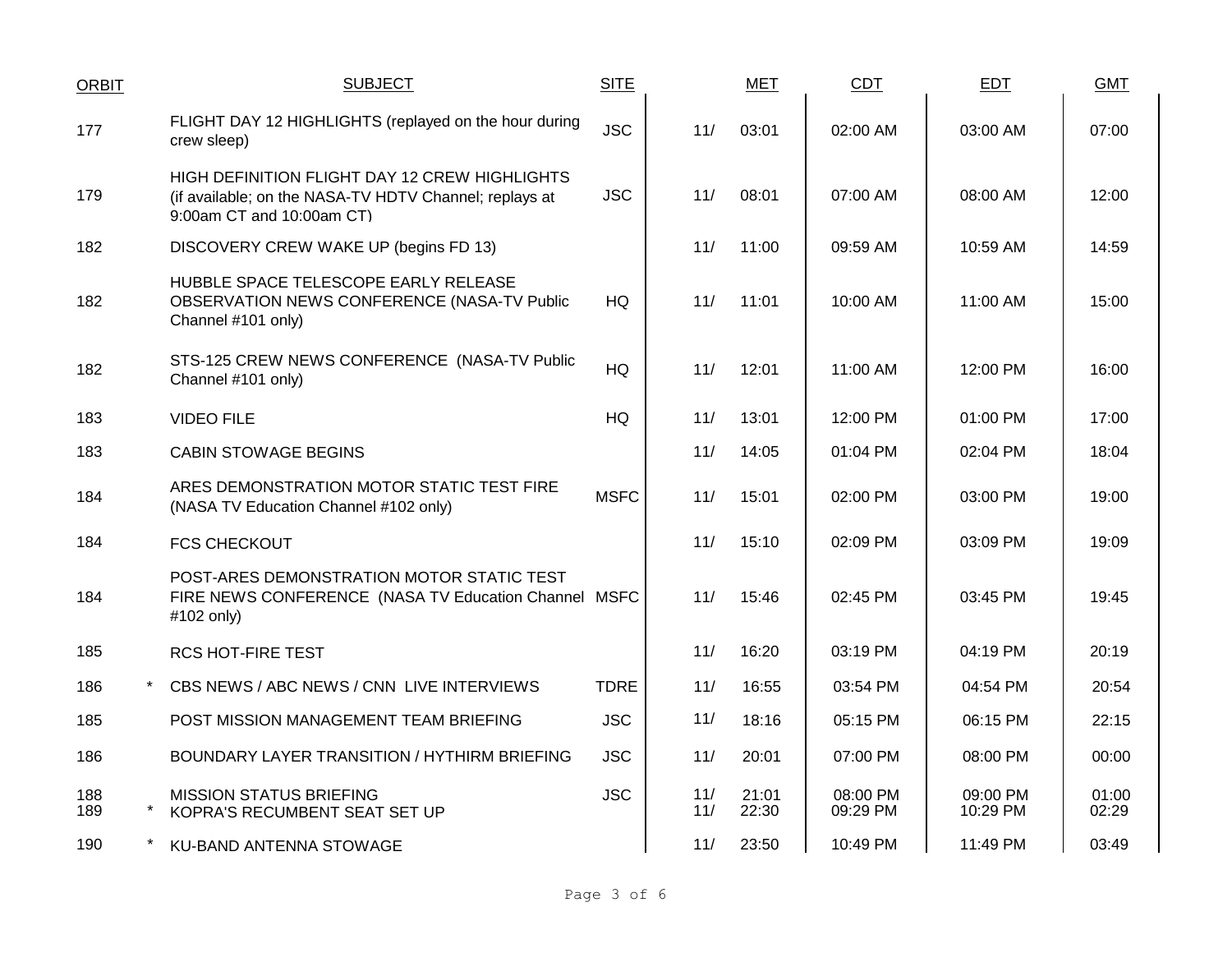| <b>ORBIT</b>                  | <b>SUBJECT</b>                                                                                                                       | <b>SITE</b>         |     | <b>MET</b> | <b>CDT</b>        | <b>EDT</b> | <b>GMT</b> |  |  |
|-------------------------------|--------------------------------------------------------------------------------------------------------------------------------------|---------------------|-----|------------|-------------------|------------|------------|--|--|
| <b>THURSDAY, SEPTEMBER 10</b> |                                                                                                                                      |                     |     |            |                   |            |            |  |  |
| FD 13 / FD 14                 |                                                                                                                                      |                     |     |            |                   |            |            |  |  |
| 192                           | <b>DISCOVERY CREW SLEEP BEGINS</b>                                                                                                   |                     | 12/ | 03:00      | 01:59 AM          | 02:59 AM   | 06:59      |  |  |
| 192                           | FLIGHT DAY 13 HIGHLIGHTS (replayed on the hour during<br>crew sleep)                                                                 | <b>JSC</b>          | 12/ | 03:01      | 02:00 AM          | 03:00 AM   | 07:00      |  |  |
| 195                           | HIGH DEFINITION FLIGHT DAY 13 CREW HIGHLIGHTS<br>(if available; on the NASA-TV HDTV Channel; replays at<br>9:00am CT and 10:00am CT) | <b>JSC</b>          | 12/ | 08:01      | 07:00 AM          | 08:00 AM   | 12:00      |  |  |
| 197                           | DISCOVERY CREW WAKE UP (begins FD 14)                                                                                                |                     | 12/ | 11:00      | 09:59 AM          | 10:59 AM   | 14:59      |  |  |
| 198                           | HTV LAUNCH COVERAGE BEGINS (launch scheduled at<br>12:01pm CT)                                                                       | JSC/<br><b>TNSC</b> | 12/ | 12:46      | 11:45 AM          | 12:45 PM   | 16:45      |  |  |
| 198                           | BACK TO SCHOOL, BACK TO SCIENCE WEBCAST<br>(NASA-TV Education Channel #102 only)                                                     | <b>GSFC</b>         | 12/ | 13:01      | 12:00 PM          | $01:00$ PM | 17:00      |  |  |
| 199                           | DEORBIT PREPARATIONS BEGIN                                                                                                           |                     | 12/ | 14:05      | 01:04 PM          | 02:04 PM   | 18:04      |  |  |
| 200                           | PAYLOAD BAY DOOR CLOSING                                                                                                             |                     | 12/ | 15:23      | 02:22 PM          | 03:22 PM   | 19:22      |  |  |
| 201                           | <b>DEORBIT BURN</b>                                                                                                                  |                     | 12/ | 18:03      | 05:02 PM          | 06:02 PM   | 22:02      |  |  |
| 202                           | MILA C-BAND RADAR ACQUISITION OF DISCOVERY                                                                                           |                     | 12/ | 18:53      | 05:52 PM          | 06:52 PM   | 22:52      |  |  |
| 202                           | <b>KSC LANDING</b>                                                                                                                   | <b>KSC</b>          | 12/ | 19:06      | 06:05 PM          | 07:05 PM   | 23:05      |  |  |
|                               | POST-LANDING NEWS CONFERENCE                                                                                                         | <b>KSC</b>          |     |            | NET L+2 HRS.      |            |            |  |  |
|                               | ENTRY FLIGHT CONTROL TEAM VIDEO REPLAY<br>(replayed after Post-Landing News Conference)                                              | <b>JSC</b>          |     |            | $~$ - L+3 HRS.    |            |            |  |  |
|                               | STS-128 MISSION HIGHLIGHTS VIDEO REPLAY<br>(replayed after Entry Flight Control Team Video)                                          | <b>JSC</b>          |     |            | $\sim$ L+3.5 HRS. |            |            |  |  |
|                               |                                                                                                                                      |                     |     |            |                   |            |            |  |  |

\*\*\*\*\*\*\*\*\*\*\*\*\*\*\*\*\*\*\*\*\*\*\*\*\*\*\*\*\*\*\*\*\*\*\*\*\*\*\*\*\*\*\*\*\*\*\*\*\*\*\*\*\*\*\*\*\*\*\*\*\*\*\*\*\*\*\*\*\*\*\*\*\*\*\*\*\*\*\*\*\*\*\*\*\*\*\*\*\*\*\*\*\*\*\*\*\*\*\*\*\*\*\*\*\*\*\*\*\*\*\*\*\*\*\*\*\*\*\*\*\*\*\*\*\*\*\*\*\*\*\*\*\*\*\*\*\*\*\*\*\*\*\*\*\*\*\*\*\*\*\*\*\*\*\*\*\*\*\*\*\*\*\*\*\*\*\*\*\*\*\*\*\*\*\*\*\*\*\*\*\*\*\*\*\* **DEFINITION OF TERMS**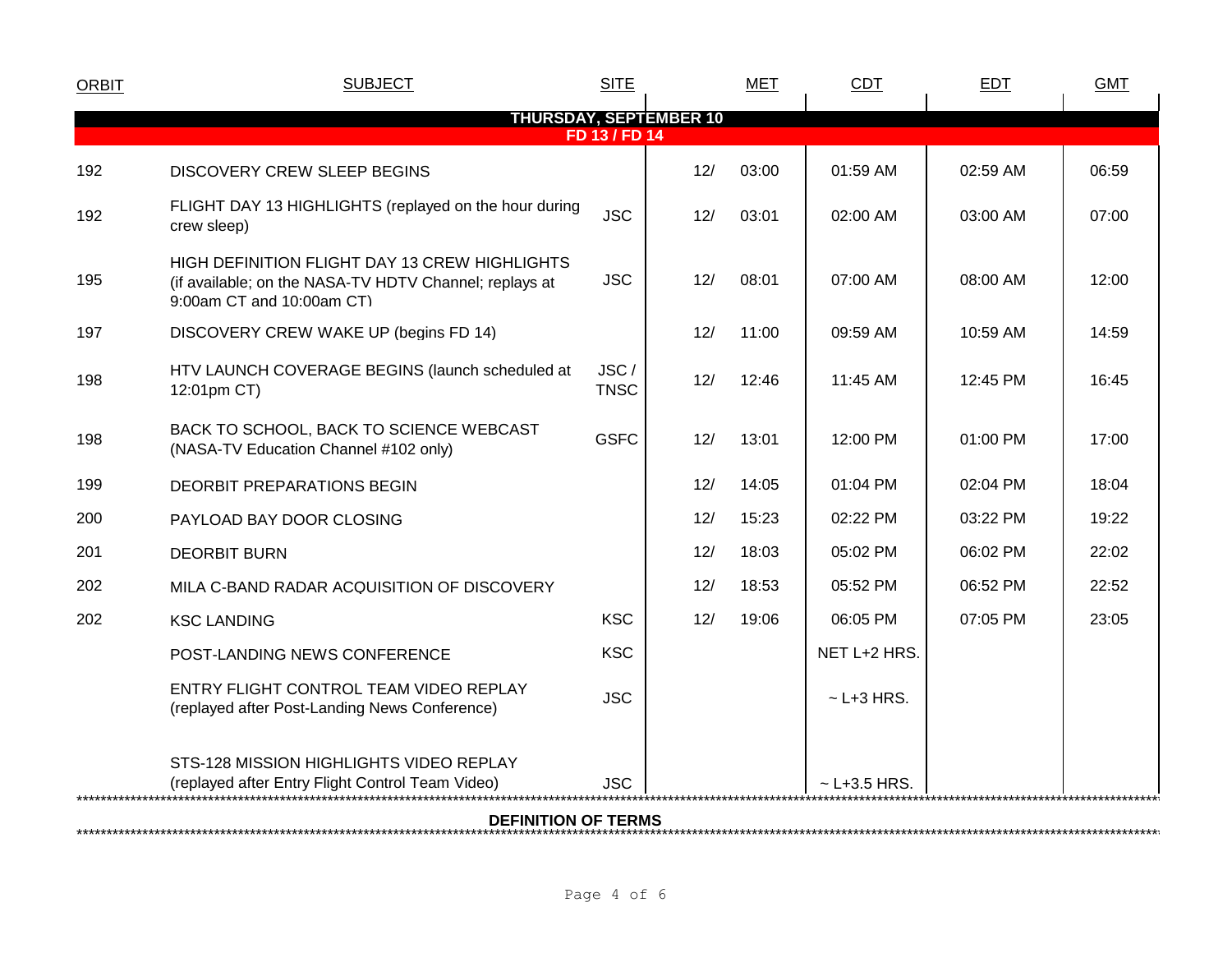| <b>ORBIT</b> | <b>SUBJECT</b>                                                                                              | <b>SITE</b> | MET | CDT | <b>EDT</b> | <b>GMT</b> |
|--------------|-------------------------------------------------------------------------------------------------------------|-------------|-----|-----|------------|------------|
| AMC:         | <b>Americom Satellite</b>                                                                                   |             |     |     |            |            |
| ARS:         | Air Revitalization System                                                                                   |             |     |     |            |            |
| ATA:         | Ammonia Tank Assembly                                                                                       |             |     |     |            |            |
| CBM:         | Common Berthing Mechanism                                                                                   |             |     |     |            |            |
| CST:         | <b>Central Standard Time</b>                                                                                |             |     |     |            |            |
| CHECS:       | Crew Health Care System                                                                                     |             |     |     |            |            |
|              | C.O.L.B.E.R.T. - Combined Operational Load Bearing External Resistance Treadmill                            |             |     |     |            |            |
| Destiny:     | U.S. Laboratory on ISS                                                                                      |             |     |     |            |            |
| EMU:         | <b>Extravehicular Mobility Unit</b>                                                                         |             |     |     |            |            |
| EST:         | <b>Eastern Standard Time</b>                                                                                |             |     |     |            |            |
| EUTEF:       | European Technology Exposure Facility                                                                       |             |     |     |            |            |
| EVA:         | <b>Extravehicular Activity</b>                                                                              |             |     |     |            |            |
| FCS:         | <b>Flight Control System</b>                                                                                |             |     |     |            |            |
| FD:          | <b>Flight Day</b>                                                                                           |             |     |     |            |            |
| FIR:         | <b>Fluids Integration Rack</b>                                                                              |             |     |     |            |            |
| GMT:         | <b>Greenwich Mean Time</b>                                                                                  |             |     |     |            |            |
| GPS:         | <b>Global Positioning System</b>                                                                            |             |     |     |            |            |
| GSFC:        | <b>Goddard Space Flight Center</b>                                                                          |             |     |     |            |            |
| HARMONY:     | Node 2                                                                                                      |             |     |     |            |            |
| HD:          | <b>High Definition Television</b>                                                                           |             |     |     |            |            |
| HQ:          | <b>NASA Headquarters</b>                                                                                    |             |     |     |            |            |
| HTV:         | Japanese H-II Transfer Vehicle                                                                              |             |     |     |            |            |
| HYTHIRM:     | <b>Hypersonic Thermodynamic Infrared Measurements</b>                                                       |             |     |     |            |            |
| ISS:         | <b>International Space Station</b>                                                                          |             |     |     |            |            |
| JSC:         | Johnson Space Center                                                                                        |             |     |     |            |            |
| KSC:         | <b>Kennedy Space Center</b>                                                                                 |             |     |     |            |            |
| Ŀ.           | Launch or Landing time                                                                                      |             |     |     |            |            |
| LIMO:        | Live Interview Media Outlet channel                                                                         |             |     |     |            |            |
| LMC:         | Lightweight Mission Peculiar Equipment Support Structure Carrier                                            |             |     |     |            |            |
| MECO:        | Main Engine Cut-Off                                                                                         |             |     |     |            |            |
| MELFI:       | Minus Eighty-Degree Laboratory Freezer for ISS                                                              |             |     |     |            |            |
|              |                                                                                                             |             |     |     |            |            |
| MET:         | Mission Elapsed Time, which begins at the moment of launch and is read: DAYS/HOURS:MINUTES. LAUNCH=00/00:00 |             |     |     |            |            |
| <b>MILA</b>  | Merritt Island, Florida Tracking Station                                                                    |             |     |     |            |            |
| MISSE:       | Materials International Space Station Experiment                                                            |             |     |     |            |            |
| MMT:         | <b>Mission Management Team</b>                                                                              |             |     |     |            |            |
| <b>MPLM</b>  | Multi-Purpose Logistics Module                                                                              |             |     |     |            |            |
| MS:          | <b>Mission Specialist</b>                                                                                   |             |     |     |            |            |
| MSFC:        | <b>Marshall Space Flight Center</b>                                                                         |             |     |     |            |            |
| MSRR:        | Materials Science Research Rack                                                                             |             |     |     |            |            |
| NET:         | No Earlier Than                                                                                             |             |     |     |            |            |
| OBSS:        | Orbiter Boom Sensor System                                                                                  |             |     |     |            |            |
| ODS:         | <b>Orbiter Docking System</b>                                                                               |             |     |     |            |            |
| OMS:         | <b>Orbital Maneuvering System</b>                                                                           |             |     |     |            |            |
| PAO:         | <b>Public Affairs office</b>                                                                                |             |     |     |            |            |